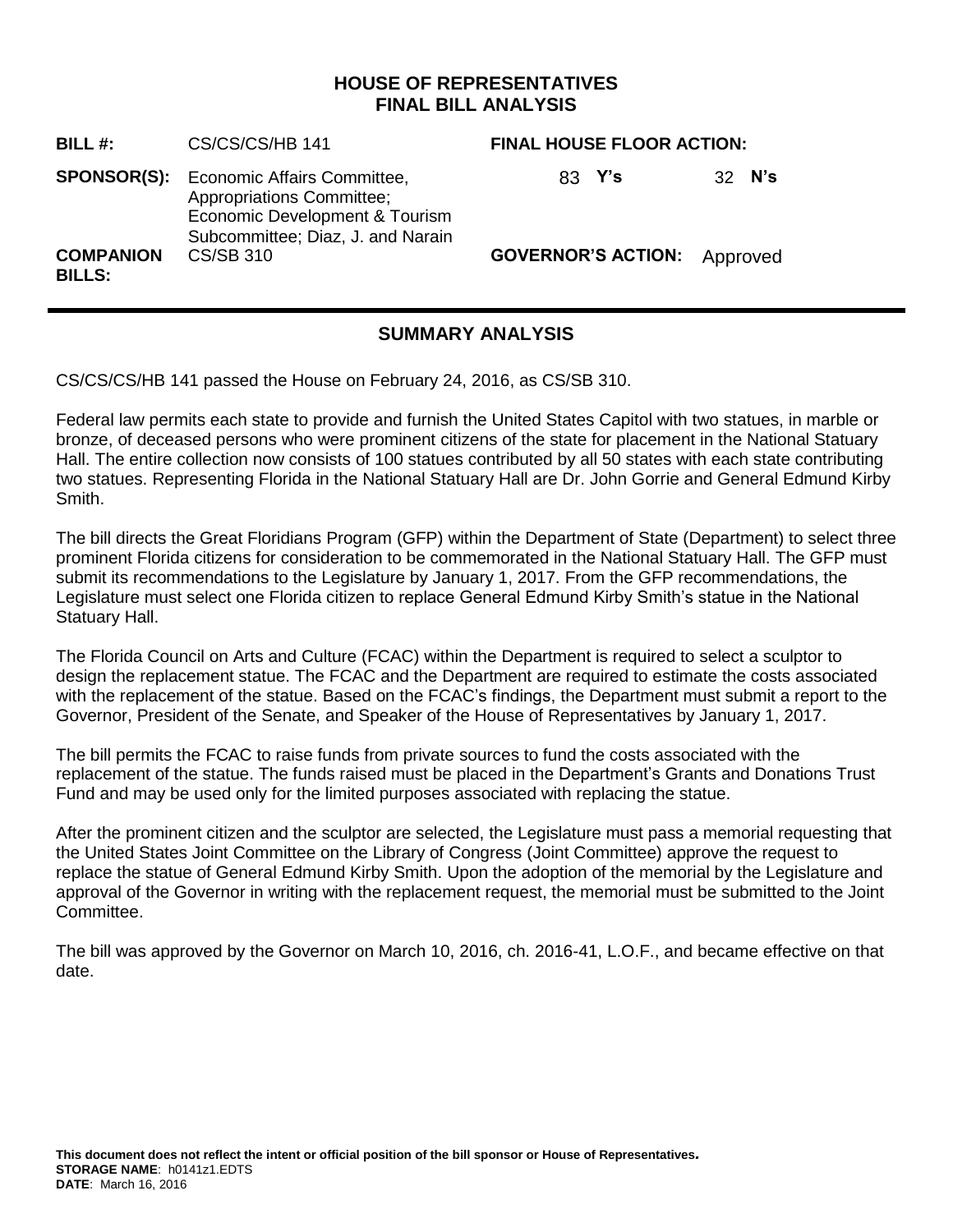# **I. SUBSTANTIVE INFORMATION**

## A. EFFECT OF CHANGES:

## **Present Situation**

#### **Background**

Federal law permits each state to provide and furnish the United States Capitol with two statues, in marble or bronze, of deceased persons who were prominent citizens of the state "illustrious for their historic renown or for distinguished civic or military service" for placement in the National Statuary Hall.<sup>1</sup> The entire collection now consists of 100 statues contributed by all 50 states with each state contributing two statues.<sup>2</sup> The National Statuary Hall is under the supervision and direction of the Architect of the Capitol.<sup>3</sup>

Currently, Florida has two statues in the National Statuary Hall Collection: one of Dr. John Gorrie and one of General Edmund Kirby Smith. Florida provided the statue of Dr. John Gorrie in 1914.<sup>4</sup> Dr. Gorrie, a physician, scientist, inventor, and humanitarian is credited with the invention of refrigeration and air-conditioning. Dr. Gorrie's original model of the ice-making machine and his scientific articles are housed at the Smithsonian Institution.<sup>5</sup> Dr. Gorrie is buried in Gorrie Square in Apalachicola, Florida.<sup>6</sup>

Florida provided the statue of General Edmund Kirby Smith in 1922.<sup>7</sup> General Smith was a solider and educator, originally from St. Augustine, Florida. General Smith graduated from the United States Military Academy in 1845 and first served in the Mexican War. Following the war he taught mathematics at the Military Academy and had botany reports published by the Smithsonian Institution. He joined the Confederate Army when Florida seceded from the union.<sup>8</sup> Smith commanded the last armed forces of the Confederate States to surrender. Concerned that he would be tried for treason, General Smith fled to Mexico before settling in Cuba for a short period.<sup>9</sup> Returning to the United States, Smith took an oath of amnesty and held positions as the president of the Atlantic and Pacific Telegraph Company; chancellor of the University of Nashville; and professor of mathematics at the University of the South in Sewanee, Tennessee, where he remained until his death in 1893. He was the last surviving general of either army.<sup>10</sup>

Due to overcrowding and weight restrictions, the National Statuary Hall collection is located in several areas of the Capitol: the National Statuary Hall (Old Hall of the House), the Rotunda, the second-floor House and Senate corridors, the Hall of Columns, the Crypt, and the Capitol Visitor Center.<sup>11</sup> Florida's statue of Dr. John Gorrie is located in the National Statuary Hall, and the statue of General Edmund Kirby Smith is located in the Capitol Visitor Center.<sup>12</sup>

 $\overline{a}$ 

<sup>9</sup> About.com, Military History, *American Civil War: General Edmund Kirby Smith* available at

<http://militaryhistory.about.com/od/ConfederateLeaders/p/American-Civil-War-General-Edmund-Kirby-Smith.htm> (last visited Oct.  $28, 2015$ ).

<sup>10</sup> *See* supra note 7*.*

 $1$  2 U.S.C § 2131.

<sup>&</sup>lt;sup>2</sup> AOC website, National Statuary Hall Collection, available at:<http://www.aoc.gov/the-national-statuary-hall-collection> (last visited Oct. 28, 2015).

<sup>3</sup> *See* supra note 1.

<sup>&</sup>lt;sup>4</sup> AOC website, National Statuary Hall, Florida List, John Gorrie, available at: [http://www.aoc.gov/capitol-hill/national-statuary-hall](http://www.aoc.gov/capitol-hill/national-statuary-hall-collection/john-gorrie) $\frac{\text{collection/john-gorrie}}{5 \text{ L}}$  $\frac{\text{collection/john-gorrie}}{5 \text{ L}}$  $\frac{\text{collection/john-gorrie}}{5 \text{ L}}$  (last visited Oct. 28, 2015).

*Id.*

 $6$  Encyclopedia.com available at  $\frac{http://www.encyclopedia.com/doc/1G2-3404707805.html}{http://www.encyclopedia.com/doc/1G2-3404707805.html}$  (last visited Oct. 28, 2015).

<sup>&</sup>lt;sup>7</sup> AOC website, National Statuary Hall, Florida List, General Edmund Kirby Smith, available at: [http://www.aoc.gov/capitol](http://www.aoc.gov/capitol-hill/national-statuary-hall-collection/edmund-kirby-smith)[hill/national-statuary-hall-collection/edmund-kirby-smith](http://www.aoc.gov/capitol-hill/national-statuary-hall-collection/edmund-kirby-smith) (last visited Oct. 28, 2015).

<sup>8</sup> *Id.*

<sup>11</sup> *See* supra note 2.

<sup>&</sup>lt;sup>12</sup> AOC website, National Statuary Hall, By Location, available at [http://www.aoc.gov/capitol-hill/national-statuary-hall](http://www.aoc.gov/capitol-hill/national-statuary-hall-collection/nsh-location)[collection/nsh-location](http://www.aoc.gov/capitol-hill/national-statuary-hall-collection/nsh-location) (last visited Oct. 28, 2015).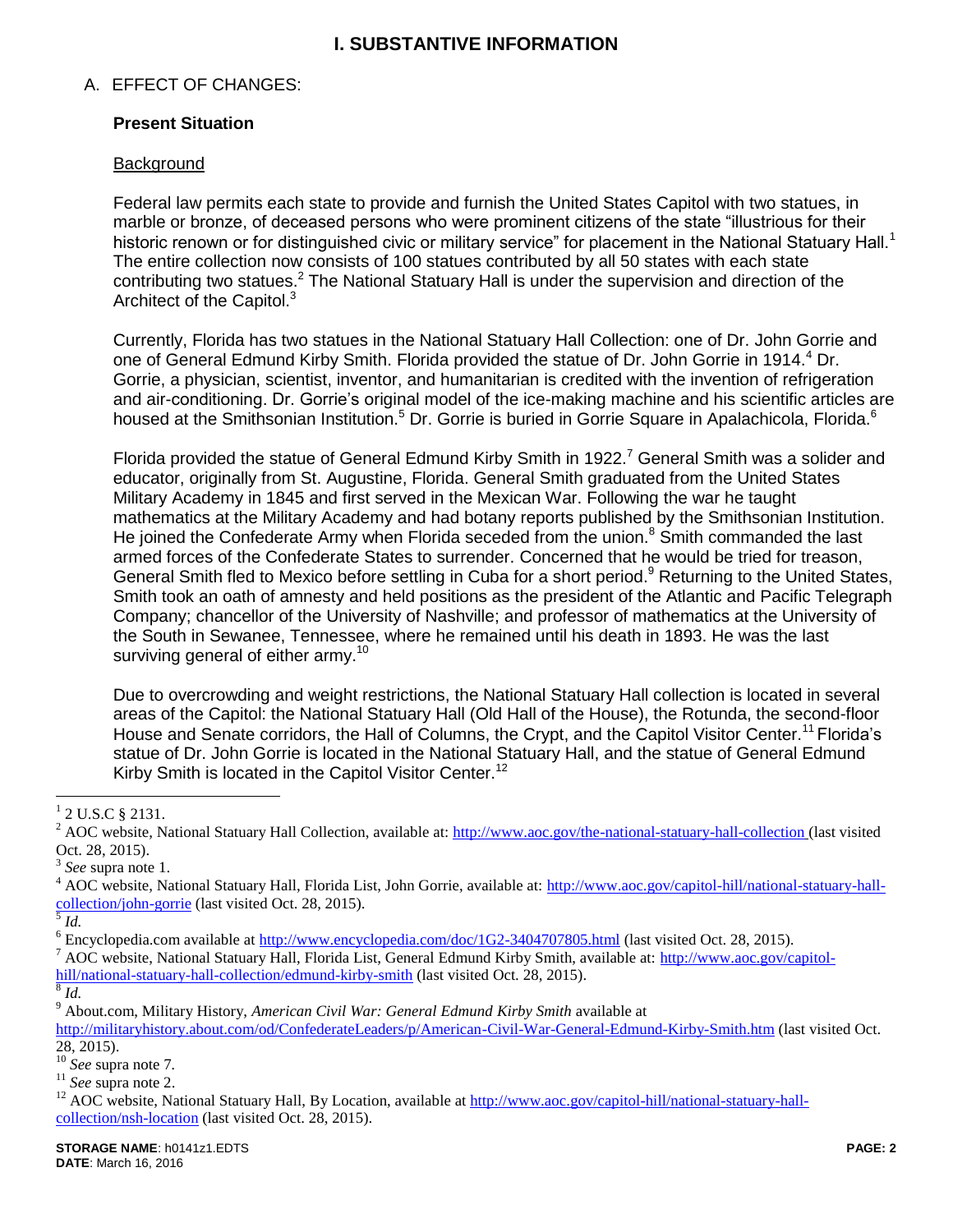Since 1864 when the U. S. Congress authorized the creation of the National Statuary Hall, only six states have replaced statues (Alabama, Arizona, California, Iowa, Kansas, and Michigan) with three of those replacements being former United States Presidents: Ronald Reagan (CA), Dwight D. Eisenhower (KS), and Gerald Ford (MI).<sup>13</sup> Once a statue has been replaced it must remain in the National Statuary Hall for a minimum of ten years.<sup>14</sup>

States are responsible for the following costs:

- paying the sculptor for designing and carving or casting the statue;
- designing and fabricating the pedestal;
- transporting the statue and pedestal to the United States Capitol;
- removing and transporting the replaced statue;
- any costs incurred with the unveiling ceremony; and
- any other expenses that the State commission may deem necessary.  $15$

Recently, the state of Arizona replaced its statue of John Campbell Greenway, which represented the state in the National Statuary Hall Collection from 1930-2015.<sup>16</sup> In 2015 the statue was replaced by one of Barry Goldwater.<sup>17</sup> Legislation requesting Congress to replace John Campbell Greenway's statue was signed by the Arizona Governor in May 2008, but the completed replacement statue of Barry Goldwater did not make its way to the National Statuary Hall until February 2015.<sup>18</sup> The timing delay was due to fundraising challenges.<sup>19</sup> One estimate for the total cost of the replacement is \$500,000.<sup>20</sup>

Ohio is currently in the process of replacing former Ohio Governor William Allen with a statue of Thomas Edison.<sup>21</sup> William Allen was a pro-slavery Civil War-era governor who opposed fighting in the Civil War. Ohio lawmakers began the process of the replacement in 2007.<sup>22</sup> However, the efforts did not take off until 2010 when the Ohio Historical Society polled 48,000 Ohioans, who selected Thomas Edison as the prime replacement candidate.<sup>23</sup> The statue of Thomas Edison was unveiled in Columbus, Ohio in May 2015.The state of Ohio is currently waiting for sufficient funds to be gathered to complete the replacement project.<sup>24</sup> One estimate for the total cost of the replacement is  $$250,000$ .<sup>25</sup>

<sup>13</sup> *See* supra note 2.

 $14$  2 U.S.C. § 2132. However, the Joint Committee may waive this requirement for cause at the request of a state. <sup>15</sup> *Id.*

<sup>&</sup>lt;sup>16</sup> AOC website, National Statuary Hall Collection, John Campbell Greenway, available at: [http://www.aoc.gov/capitol-hill/national](http://www.aoc.gov/capitol-hill/national-statuary-hall-collection/john-campbell-greenway-replaced)[statuary-hall-collection/john-campbell-greenway-replaced](http://www.aoc.gov/capitol-hill/national-statuary-hall-collection/john-campbell-greenway-replaced) (last visited Oct. 28, 2015).

<sup>17</sup> *Id*.

<sup>&</sup>lt;sup>18</sup> Arizona Central New, *Goldwater statue dedicated in National Statuary Hall*, available at:

<http://www.azcentral.com/story/news/arizona/politics/2015/02/11/goldwater-statue-dedicated-national-statuary-hall/23227893/> (last visited Oct. 28, 2015).

<sup>&</sup>lt;sup>19</sup> Cronkite News, *Months after unveiling, Goldwater statue still awaiting trip to the U.S. capitol, available at:* 

<http://cronkitenewsonline.com/2014/09/months-after-unveiling-goldwater-statue-still-awaiting-trip-to-the-u-s-capitol/> (last visited Oct. 27, 2015).

 $^{20}$  *Id*.

<sup>&</sup>lt;sup>21</sup> The Columbus Dispatch, *Ohio's Edison Sculpture Set to Occupy Statuary Hall*, available at:

<http://www.dispatch.com/content/stories/local/2015/08/10/edison-sculpture-set-to-occupy-statuary-hall.html> (last visited Oct. 27, 2015).

<sup>22</sup> The Toledo Blade, *New statue of Thomas Edison unveiled in Columbus*, available at:

<http://www.toledoblade.com/State/2015/05/20/New-statue-of-Thomas-Edison-unveiled-in-Columbus.html> (last visited Oct. 27, 2015).  $23$  See supra note 21.

<sup>24</sup> *See* supra note 22.

 $^{25}$   $\overline{1}d$ .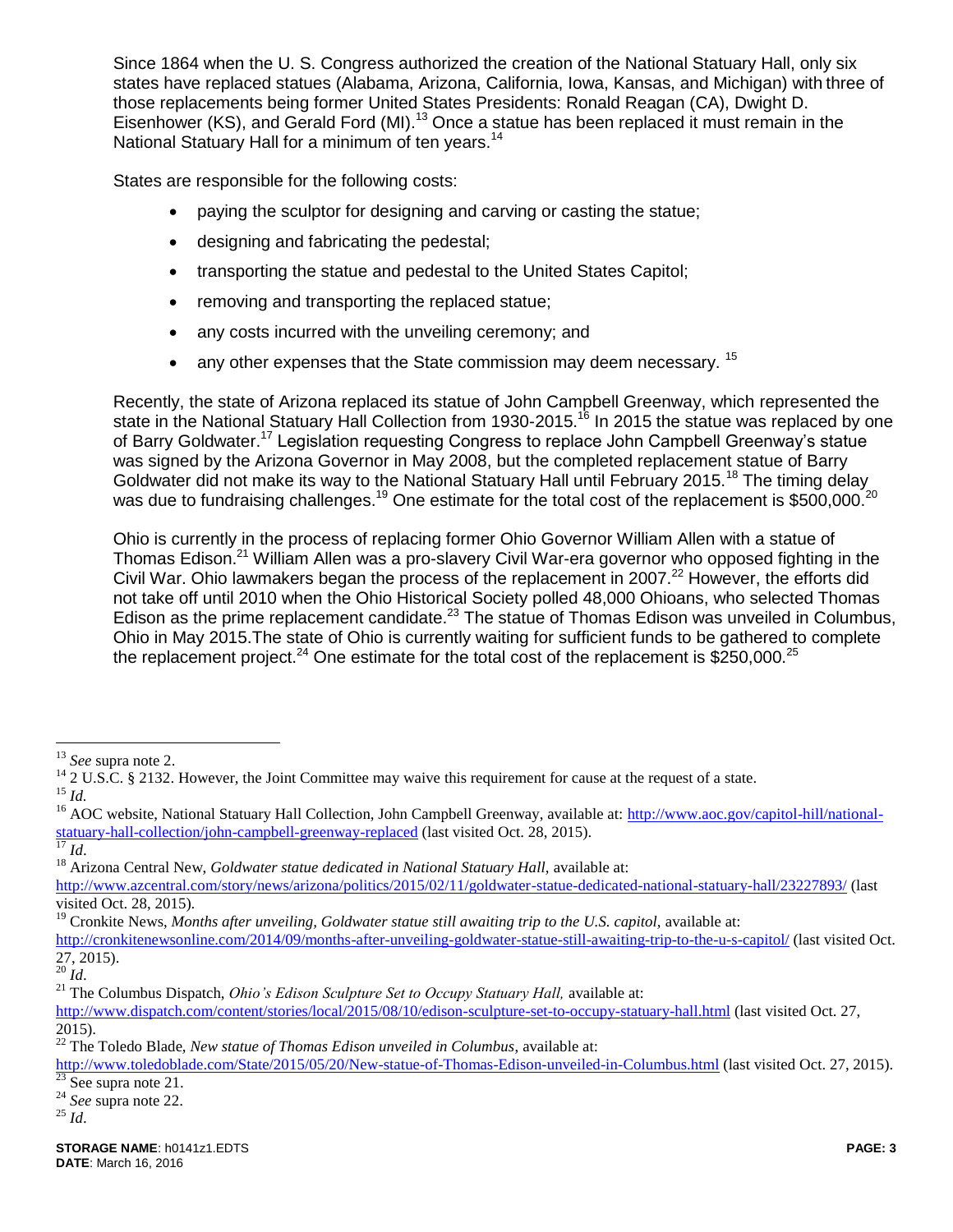## Great Floridians Program

State law provides that an ad hoc committee of the Great Floridians Program within the Division of Historical Resources of the Department of State (Department) is responsible for recognizing and honoring Floridians who have made significant contributions to the welfare and progress of the nation or to the state of Florida.<sup>26</sup> The Great Floridian ad hoc committee is comprised of representatives of the Governor, each member of the Florida Cabinet, the President of the Senate, the Speaker of the House of Representatives, and the Secretary of State.<sup>27</sup>

## Florida Council on Arts and Culture

The Florida Council on Arts and Culture (FCAC), which is administratively housed in the Department, consists of 15 members. The Governor appoints seven members, and the President of the Senate and the Speaker of the House of Representatives each appoint four members to the FCAC.<sup>28</sup> The FCAC is responsible for the following:

- advocating for arts and culture by encouraging the study, participation, and presentation of arts and cultural activities that are of public interest throughout the state;
- advising the Secretary of State in matters pertaining to arts and cultural programs and grants administered by the division;
- encouraging the participation in and appreciation of arts and culture to meet the needs and aspirations of persons in all parts of the state;
- encouraging public interest in the state's cultural heritage and the expansion of its cultural resources;
- encouraging and assisting freedom of artistic expression that is essential for the well-being of the arts;
- advising the Secretary of State in matters concerning the awarding of grants for arts and culture;
- promoting the reading, writing, and appreciation of poetry throughout the state and accepting nominations and recommending nominees for appointment as the State Poet Laureate $29$ ; and
- reviewing applications for grants for the acquisition, renovation, or construction of cultural facilities and recommending a priority for the receipt of such grants. $30$

# **Effect of Proposed Changes**

The bill provides for the replacement of the statue of General Edmund Kirby Smith in the National Statuary Hall of the United States Capitol.

To do so, the bill directs the ad hoc committee of the Great Floridians Program (GFP) within the Division of Historical Resources of the Department of State (Department) to select three individuals of distinguished civil or military service to be commemorated in the National Statuary Hall in the place of General Smith. From the GFP recommendations, the Legislature must select one Florida citizen to replace General Edmund Kirby Smith's statue in the National Statuary Hall. The GFP is required to submit its recommendation to the Legislature by January 1, 2017.

<sup>&</sup>lt;sup>26</sup> Section 267.0731, F.S.

<sup>&</sup>lt;sup>27</sup> Section 267.0731(1)(b), F.S.

<sup>&</sup>lt;sup>28</sup> Section 265.285 (1)(a), F.S.

<sup>29</sup> *See* s. 265.2863, F.S., relating to the State Poet Laureate.

 $30$  Section 265.285 (2)(a-h), F.S.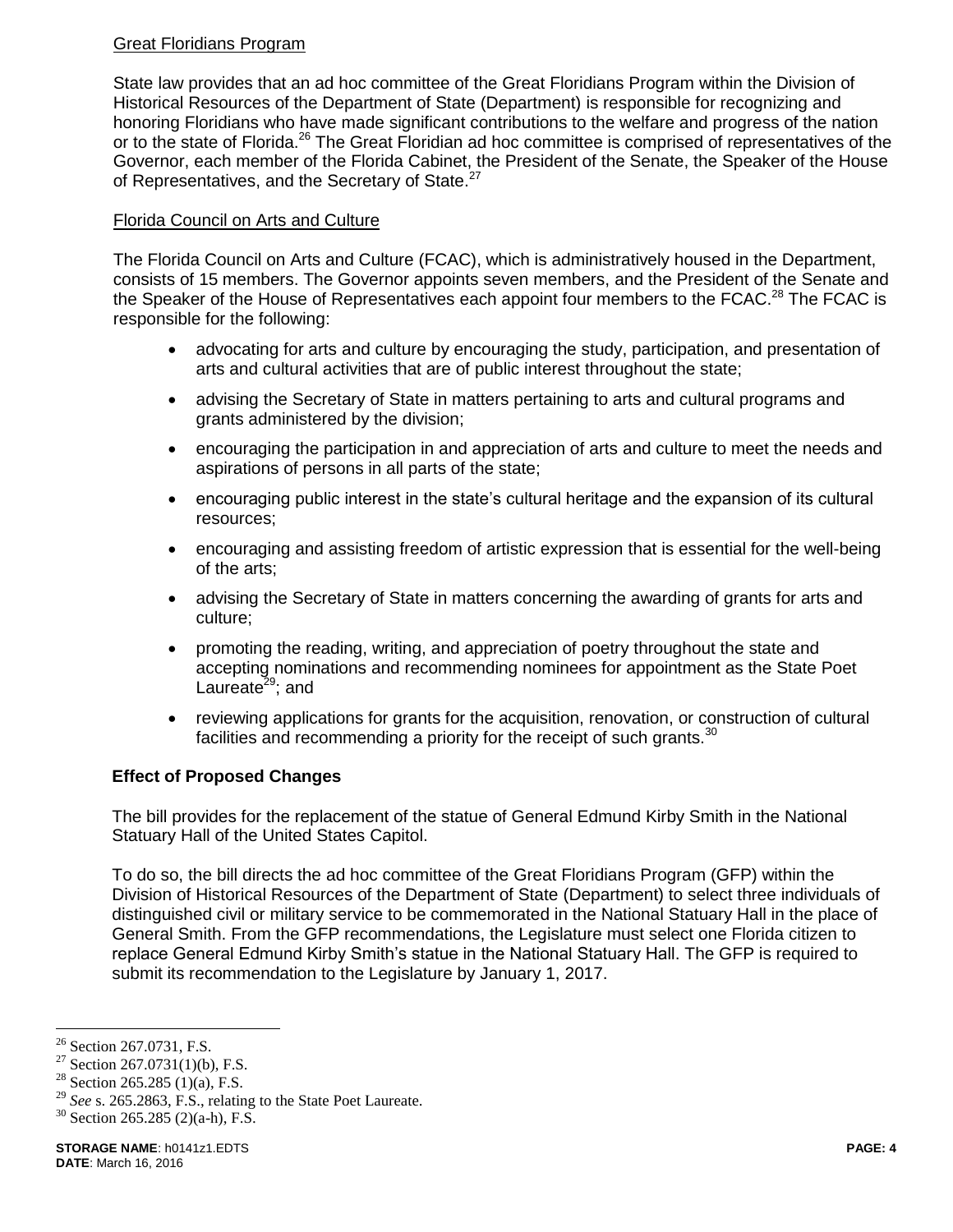Additionally, the bill directs the Florida Council on Arts and Culture (FCAC) to select, according to guidelines prescribed by the Department, a sculptor to design the replacement statue. The FCAC is authorized to raise funds from private sources to fund the costs associated with the replacement of the statue. The funds raised must be placed in the Department's Grants and Donations Trust Fund and may be used only for the limited purposes associated with replacing the statue.

Based on the findings of the FCAC, the Department must submit a report, by January 1, 2017, to the Governor, the President of the Senate, and the Speaker of the House of Representatives. The report must include:

- the name of the sculptor and process used to select the sculptor; and
- an estimate of the total costs associated with the replacement of the statue, including the costs to:
	- o Design, construct, transport, and place the new statue;
	- o Remove and transfer the current statue; and
	- o Conduct an unveiling ceremony for the new statue.

After the prominent citizen and the sculptor are selected, the Legislature must pass a memorial requesting that the United States Joint Committee on the Library of Congress (Joint Committee) approve the request to replace the statue of General Edmund Kirby Smith. Upon the adoption of the memorial by the Legislature and approval of the Governor in writing with the replacement request, the memorial must be submitted to the Joint Committee.

# **II. FISCAL ANALYSIS & ECONOMIC IMPACT STATEMENT**

- A. FISCAL IMPACT ON STATE GOVERNMENT:
	- 1. Revenues: None.
	- 2. Expenditures:

The bill has an indeterminate, negative fiscal impact to state expenditures. While there appears to be some indeterminate costs associated with the provisions of the bill, the Department of State has not provided an official estimate as requested therefore it is assumed any costs can be absorbed within existing resources.

The state (as opposed to the federal government) is responsible for the following costs:

- paying the sculptor for designing and carving or casting the two statues;
- designing and fabricating the pedestal;
- transporting up to two statues and pedestal to the United States Capitol;
- removing and transporting up to two replaced statues;
- any costs incurred with the unveiling ceremony; and
- any other expenses that the State commission may deem necessary. $31$

The state of Arizona has recently replaced one of its statues, and the one cost estimate to do so was \$500,000.<sup>32</sup> The state of Ohio has also recently replaced one of its statues, and one cost estimate to do so was \$250,000. $33$ 

<sup>31</sup> *See* supra note 1.